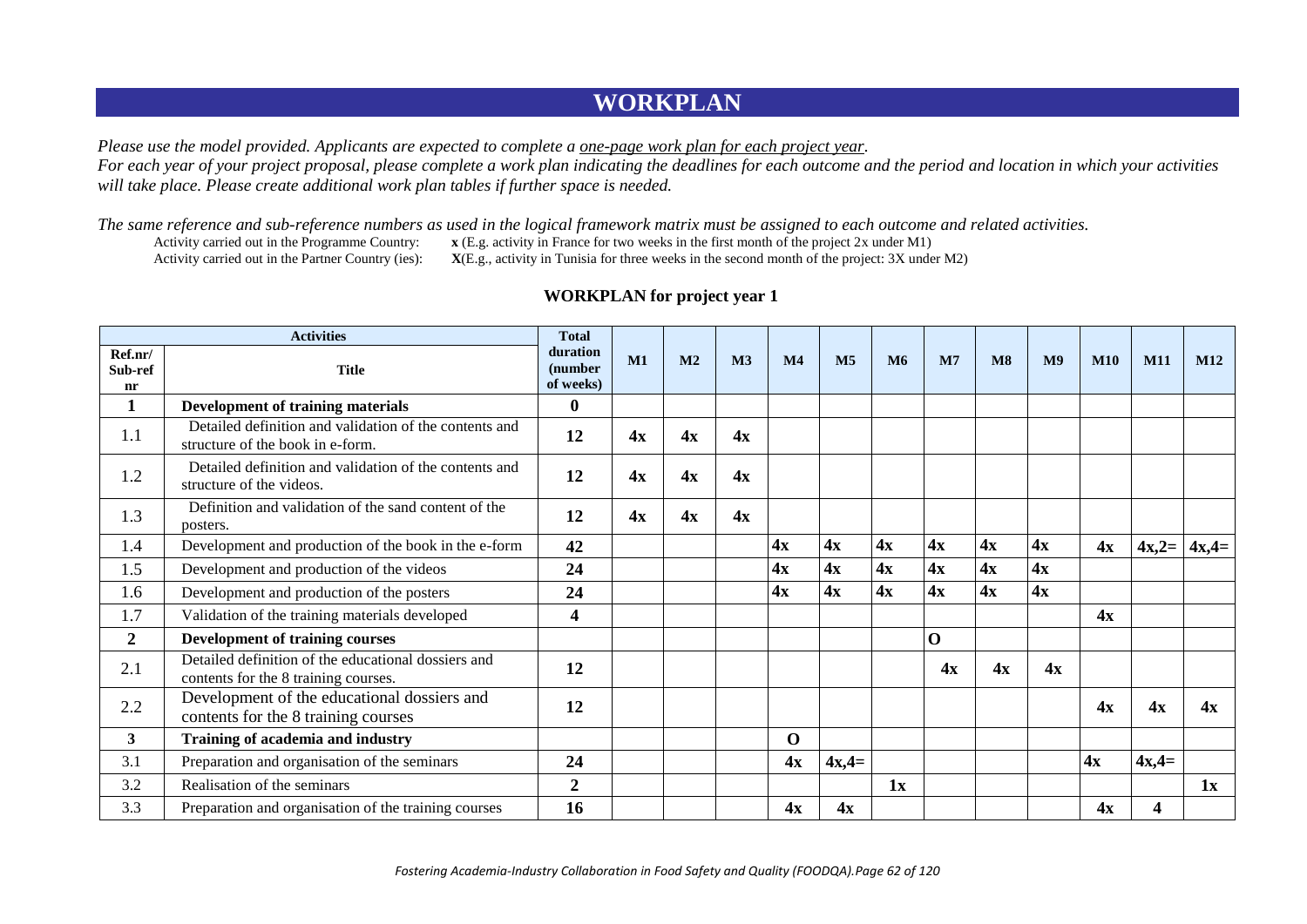| 3.4             | Realisation of the training courses                                                                            | 4                |             |                             |    |    |                         | 2x       |                                                 |    |          |    |    | 2x                |
|-----------------|----------------------------------------------------------------------------------------------------------------|------------------|-------------|-----------------------------|----|----|-------------------------|----------|-------------------------------------------------|----|----------|----|----|-------------------|
| 4               | Pilot of implementation of food safety and quality<br>management systems                                       |                  |             |                             |    |    | $\mathbf{O}$            |          |                                                 |    |          |    |    |                   |
| 4.1             | Preparation of the implementation of food safety and<br>quality management systems                             | 20               |             |                             |    |    | $\overline{\mathbf{4}}$ | 4        | $\overline{\mathbf{4}}$                         |    |          |    | 4  | $\boldsymbol{4}$  |
| 4.2             | Implementation of food safety and quality management<br>systems.                                               |                  |             |                             |    |    |                         |          | 4x                                              | 4x | 4x       | 4x | 4x | 4x                |
| $5\overline{)}$ | <b>Dissemination</b>                                                                                           |                  | $\Omega$    |                             |    |    |                         |          |                                                 |    |          |    |    |                   |
| 5.1             | Detailed definition of the structure of contents and<br>requirements of the web-portal                         | 12               | 4x          | 4x                          | 4x |    |                         |          |                                                 |    |          |    |    |                   |
| 5.2             | Development and validation of the architecture of<br>the web-portal                                            | 12               |             |                             |    | 4x | 4x                      | $2 = 2x$ |                                                 |    |          |    |    |                   |
| 5.3             | Development and validation of the of the web-<br>portal                                                        | 12               |             |                             |    |    |                         |          | 4x                                              | 4x | $2 = 2x$ |    |    |                   |
| 5.4             | Gathering information to be included in the web-<br>portal                                                     | 36               |             |                             |    |    |                         |          | $2x,4=$ $2x,4=$ $2x,4=$ $2x,4=$ $2x,4=$ $2x,4=$ |    |          |    |    |                   |
| 5.5             | Development of project news letter                                                                             | $\boldsymbol{2}$ |             |                             |    |    | 1x                      |          |                                                 |    |          |    |    | 1x                |
| 5.6             | Detailed definition of the academia-industry<br>council                                                        | 24               |             | $4x,4=$   $4x,4=$   $4x,4=$ |    |    |                         |          |                                                 |    |          |    |    |                   |
| 5.7             | Invitations to representatives for the academia-<br>industry council                                           | 8                |             |                             |    | 4x | 4x                      |          |                                                 |    |          |    |    |                   |
| 5.8             | Academia-industry council meeting                                                                              | $\mathbf{1}$     |             |                             |    |    |                         | 1x       |                                                 |    |          |    |    |                   |
| 5.9             | Definition of the model of associated of FoodQA<br>centres                                                     | 16               |             |                             |    |    |                         |          |                                                 |    |          |    |    | $4x,4=$   $4x,4=$ |
| 6               | <b>Quality control and Monitoring</b>                                                                          |                  |             |                             |    |    |                         |          |                                                 |    |          |    |    |                   |
| 6.1             | Establish the Quality committee                                                                                | $\mathbf{1}$     |             |                             |    |    |                         | 1x       |                                                 |    |          |    |    |                   |
| 6.2             | Develop a monitoring, evaluation, and quality plan                                                             | $\mathbf{1}$     |             |                             |    |    |                         |          |                                                 |    | 1x       |    |    |                   |
| 6.3             | Write progress reports that elaborate the progress of<br>the project and address it to the project coordinator | $\mathbf{1}$     |             |                             |    |    |                         |          |                                                 |    |          |    |    | 1x                |
| 6.4             | Hire External Monitor                                                                                          | $\mathbf{1}$     |             |                             |    |    |                         |          |                                                 |    |          |    | 1x |                   |
| $\overline{7}$  | <b>Project management</b>                                                                                      |                  | $\mathbf 0$ |                             |    |    |                         |          |                                                 |    |          |    |    |                   |
| 7.1             | Kick-off meetings and Establishment of management<br>and operational structures                                | $\mathbf{1}$     | 1x          |                             |    |    |                         |          |                                                 |    |          |    |    |                   |
| 7.2             | Establishment of Technical Committee (TC)                                                                      | $\mathbf{1}$     |             |                             | 1x |    |                         |          |                                                 |    |          |    |    |                   |
| 7.3             | Establishment of Training and Technical Group<br>(TTG)                                                         |                  |             |                             |    |    |                         |          |                                                 |    |          |    |    |                   |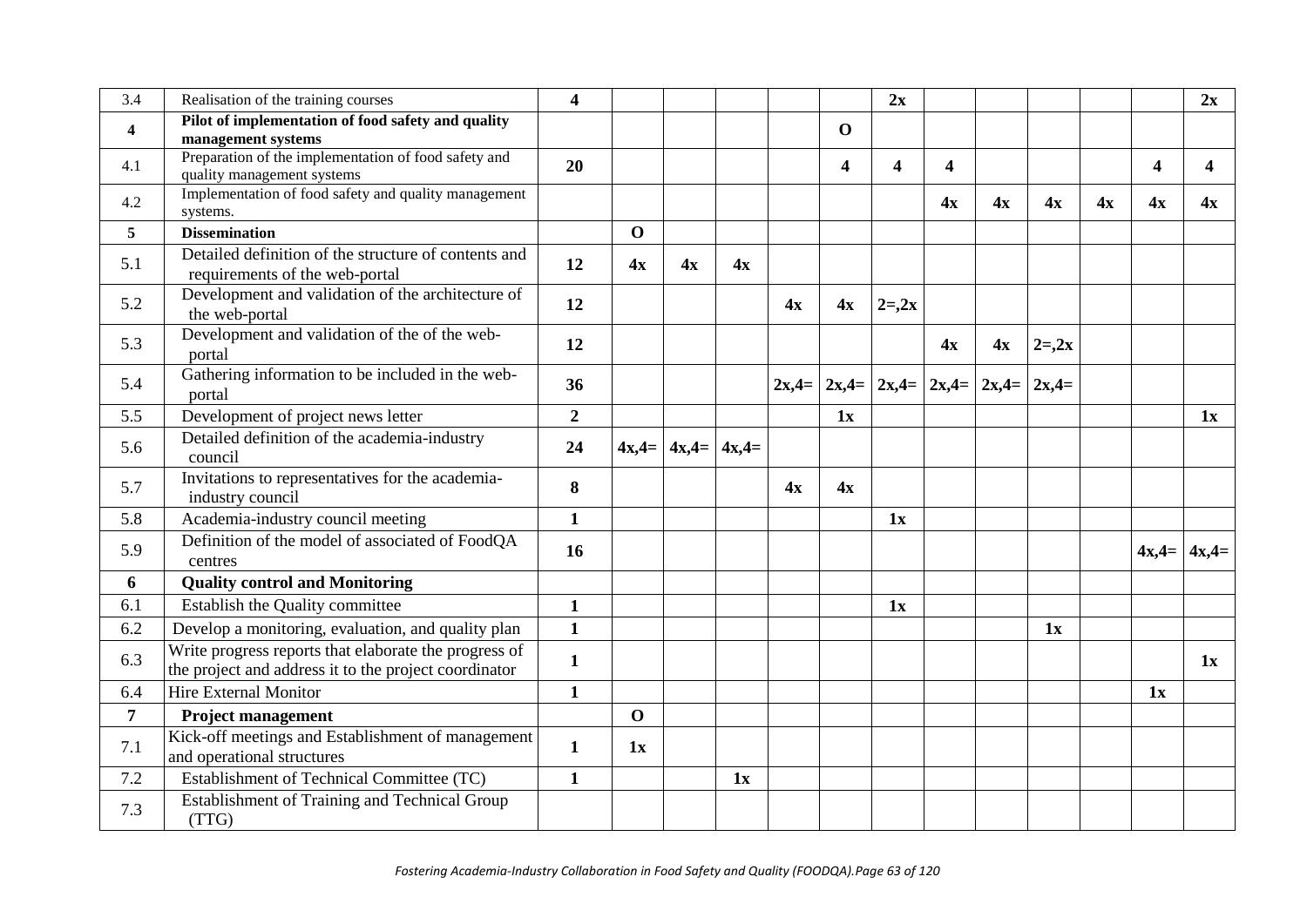|                          | <b>Activities</b>                                                                                         | <b>Total</b>                     |         |                |    |                 |                |                |                |    |                |            |            |         |
|--------------------------|-----------------------------------------------------------------------------------------------------------|----------------------------------|---------|----------------|----|-----------------|----------------|----------------|----------------|----|----------------|------------|------------|---------|
| Ref.nr/<br>Sub-ref<br>nr | <b>Title</b>                                                                                              | duration<br>(number<br>of weeks) | M1      | M <sub>2</sub> | M3 | M <sub>4</sub>  | M <sub>5</sub> | M <sub>6</sub> | M <sub>7</sub> | M8 | M <sub>9</sub> | <b>M10</b> | <b>M11</b> | M12     |
| $\mathbf{1}$             | <b>Development of training materials</b>                                                                  |                                  |         |                |    | $\mathbf 0$     |                |                |                |    |                |            |            |         |
| 1.4                      | Development and production of the book in the e-form                                                      | 12                               | 4x      | 4x             | 4x |                 |                |                |                |    |                |            |            |         |
| 1.7                      | Validation of the training materials developed                                                            | $\overline{\mathbf{4}}$          |         |                |    | 4x              |                |                |                |    |                |            |            |         |
| $\overline{2}$           | <b>Development of training courses</b>                                                                    |                                  |         |                |    |                 |                |                |                |    |                |            |            |         |
| 2.2                      | Development of the educational dossiers and<br>contents for the 8 training courses                        | 12                               | 4x      | 4x             | 4x |                 |                |                |                |    |                |            |            |         |
| 2.3                      | Validation of the educational dossiers and contents<br>for the 8 training courses-pilot training courses. | $\boldsymbol{9}$                 |         |                |    | 1x              | 1x             | 1x             | 1x             | 1x | 1x             | 1x         | 1x         | 1x      |
| 2.4                      | Detailed definition of the model of e-learning<br>courses to be developed                                 | 16                               | $4x,4=$ | $4x,4=$        |    |                 |                |                |                |    |                |            |            |         |
| 2.5                      | Detailed definition and validation of the contents<br>of the 2 e-learning courses                         | 16                               |         |                |    | $4x,4=$ $4x,4=$ |                |                |                |    |                |            |            |         |
| 2.6                      | Development of the 2 e-learning training courses                                                          | 32                               |         |                |    |                 | 4x             | 4x             | 4x             | 4x | 4x             | 4x         | 4x         | 4x      |
| 2.8                      | Installation of the e-library and e-learning facilities<br>within partners entities.                      | 24                               |         |                |    |                 |                |                | 4x             | 4x | 4x             | 4x         | 4x         | 4x      |
| $\mathbf{3}$             | Training of academia and industry                                                                         |                                  |         |                |    |                 |                |                |                |    |                |            |            |         |
| 3.1                      | Preparation and organisation of the seminars                                                              | 24                               |         |                |    |                 | 4x             | $4x,4=$        |                |    |                |            | 4x         | $4x,4=$ |
| 3.2                      | Realisation of the seminars                                                                               | $\overline{2}$                   | 1x      |                |    |                 |                | 1x             |                |    |                |            |            |         |
| 3.3                      | Preparation and organisation of the training<br>courses                                                   | 24                               |         |                |    |                 | 4x             | $4x,4=$        |                |    |                |            | 4x         | $4x,4=$ |
| 3.4                      | Realisation of the training courses                                                                       | $\mathbf{1}$                     |         |                |    |                 |                |                | 1x             |    |                |            |            |         |
| 4                        | Pilot of implementation of food safety and quality<br>management systems                                  |                                  |         |                |    |                 |                |                |                |    |                |            |            |         |
| 4.1                      | Preparation of the implementation of food safety and<br>quality management systems                        | 5                                | 4x,1    |                |    |                 |                |                |                |    |                |            |            |         |
| 4.2                      | Implementation of food safety and quality management<br>systems.                                          | 48                               | 4x      | 4x             | 4x | 4x              | 4x             | 4x             | 4x             | 4x | 4x             | 4x         | 4x         | 4x      |
| 4.3                      | Conduction of independent audits to verify the<br>conformity of the system implemented                    | $\mathbf{1}$                     |         |                |    |                 |                |                | 1x             |    |                |            |            |         |
| 4.4                      | Establishment of possible corrective actions resulting<br>from the verification audit                     | 5                                |         |                |    |                 |                |                | $4x,1=$        |    |                |            |            |         |
| 5                        | <b>Dissemination</b>                                                                                      |                                  |         |                |    |                 |                |                |                |    |                |            |            |         |

## **WORKPLAN for project year 2**☒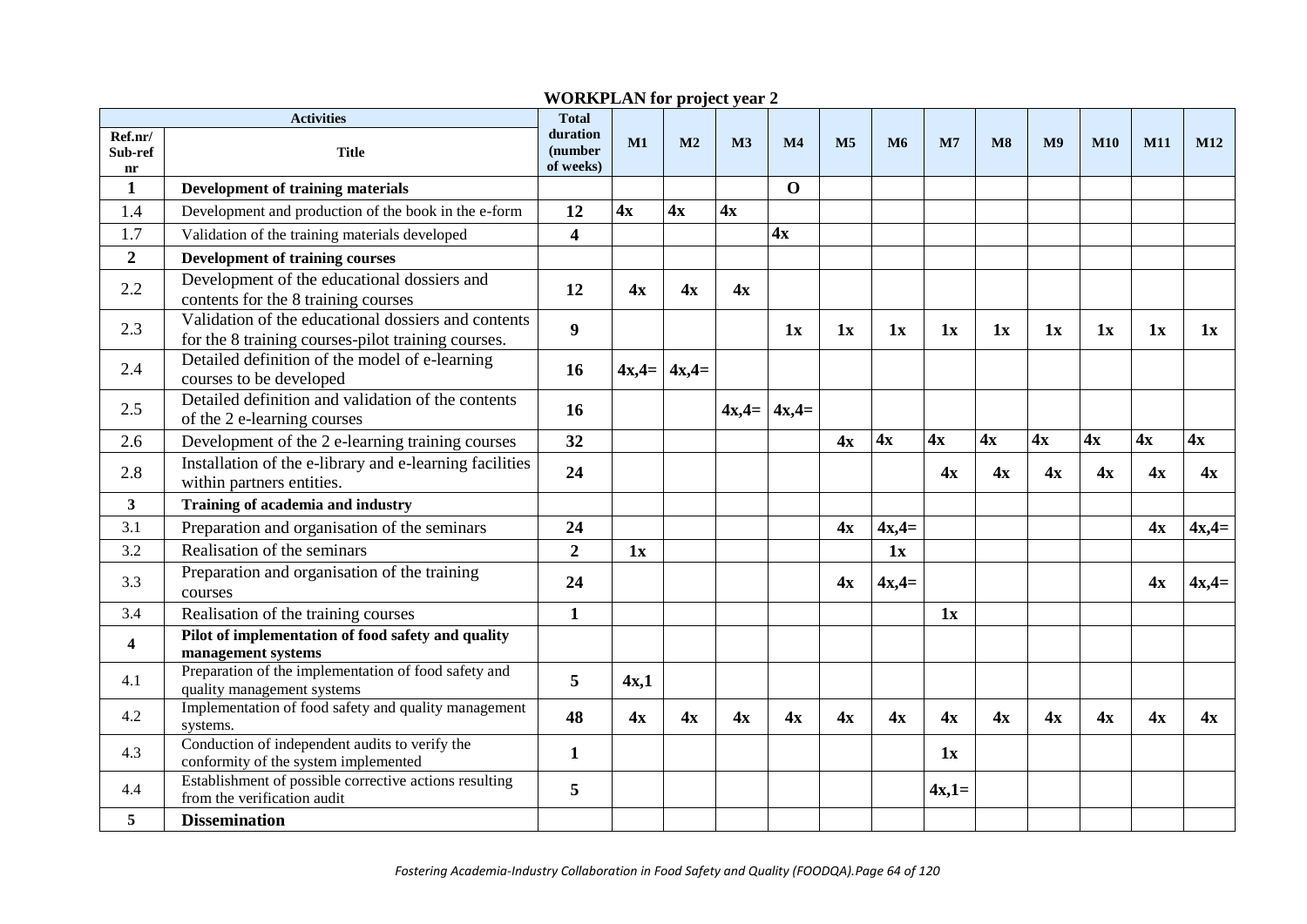| 5.5  | Development of project news letter                                                                                |    |  | 1x |    |    |      |    | 1x |
|------|-------------------------------------------------------------------------------------------------------------------|----|--|----|----|----|------|----|----|
| 8.3  | Academia-industry council meeting                                                                                 | 1x |  |    | 1x |    |      |    |    |
| 6    | <b>Quality control and Monitoring</b>                                                                             |    |  |    |    |    |      |    |    |
| 6.3  | Write progress reports that elaborate the progress<br>of the project and address it to the project<br>coordinator |    |  |    |    |    |      |    | 1x |
| 6.4  | Hire External Monitor                                                                                             |    |  |    |    |    |      | 1x |    |
|      | <b>Project management</b>                                                                                         |    |  |    |    |    |      |    |    |
| 7.4  | <b>Hiring External Auditors</b>                                                                                   |    |  |    |    |    | $1=$ |    |    |
| 7.5. | <b>Financial Management</b>                                                                                       |    |  |    |    | 1x | 1x   |    |    |
| 7.6  | Reports                                                                                                           |    |  |    |    |    |      |    | 1x |

## **WORKPLAN** for project year 3

|                          | <b>Activities</b>                                                                      | <b>Total</b>                     |         |                |                |                |                |    |                |                        |                |            |            |            |
|--------------------------|----------------------------------------------------------------------------------------|----------------------------------|---------|----------------|----------------|----------------|----------------|----|----------------|------------------------|----------------|------------|------------|------------|
| Ref.nr/<br>Sub-ref<br>nr | <b>Title</b>                                                                           | duration<br>(number<br>of weeks) | M1      | M <sub>2</sub> | M <sub>3</sub> | M <sub>4</sub> | M <sub>5</sub> | M6 | M <sub>7</sub> | $\overline{\text{M8}}$ | M <sub>9</sub> | <b>M10</b> | <b>M11</b> | <b>M12</b> |
| $\overline{2}$           | <b>Development of training courses</b>                                                 |                                  |         |                |                |                |                |    |                |                        | $\mathbf 0$    |            |            |            |
| 2.7                      | Validation of the 2 e-learning courses-pilot training<br>courses                       | 12                               | 4x      |                |                |                | 4x             |    |                |                        | 4x             |            |            |            |
| 3                        | Training of academia and industry                                                      |                                  |         |                |                |                |                |    |                |                        | $\mathbf 0$    |            |            |            |
| 3.1                      | Preparation and organisation of the seminars                                           | <b>10</b>                        |         |                |                |                |                |    | 4x             | $4x,2=$                |                |            |            |            |
| 3.2                      | Realisation of the seminars                                                            |                                  |         |                |                |                |                |    |                |                        | 1x             |            |            |            |
| 3.3                      | Preparation and organisation of the training courses                                   | 10                               |         |                |                |                |                |    |                | 4x                     | $4x,2=$        |            |            |            |
| 3.4                      | Realisation of the training courses                                                    | $\mathbf{2}$                     | 1x      |                |                |                |                |    |                |                        | 1x             |            |            |            |
| 4                        | Pilot of implementation of food safety and quality<br>management systems               |                                  |         |                |                |                |                |    | $\Omega$       |                        |                |            |            |            |
| 4.2                      | Implementation of food safety and quality management<br>systems.                       | 24                               | 4x      | 4x             | 4x             | 4x             | 4x             | 4x |                |                        |                |            |            |            |
| 4.3                      | Conduction of independent audits to verify the<br>conformity of the system implemented | $\mathcal{D}$                    | 1x      |                |                |                |                |    |                |                        |                |            |            |            |
| 4.4                      | Establishment of possible corrective actions resulting<br>from the verification audit  | 10                               | $4x,1=$ |                |                |                |                |    | $4x,1=$        |                        |                |            |            |            |